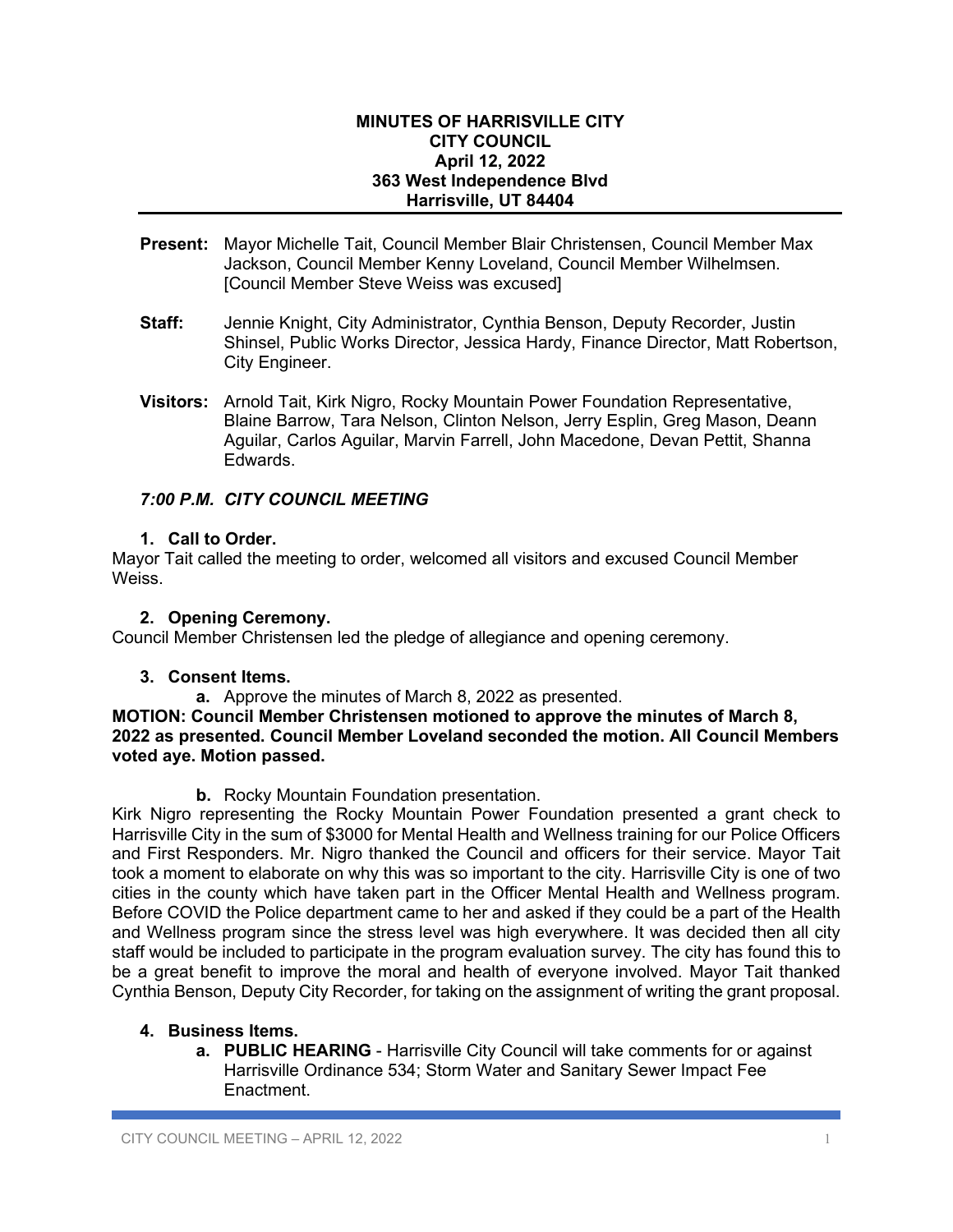**MOTION: Council Member Loveland motioned to open a public hearing to take comments for or against Harrisville Ordinance 534; Storm Water and Sanitary Sewer Impact Fee Enactment. Council Member Wilhelmsen seconded the motion.**

**A Roll Call Vote was taken.**

| <b>Council Member Wilhelmsen</b>  | Yes |
|-----------------------------------|-----|
| <b>Council Member Christensen</b> | Yes |
| <b>Council Member Jackson</b>     | Yes |
| <b>Council Member Loveland</b>    | Yes |

### **Motion passed 4-0.**

Ms. Knight gave a small presentation on the impact fee analysis. As the council is aware the city has been in the process, since October 2020, with intent to prepare a new impact fee facilities plan and an impact fee analysis to make adjustments. When the city initiates this process, we never know how this is going to affect the impact fee. It could reduce it or it could increase it but as we go through the appropriate process, we find out where are projects are and how the growth and development is impacting our community. The noticing for the Impact Fee has been met. The notice of intent to prepare was given on October 14, 2020. The Public Hearing and the adoption of the Impact Fee Facilities Plan and the notice to prepare the Impact Fee Analysis was on July 13, 2021 for the Storm Water. The Sewer was on February 8, 2022. The Public Hearing and adoption of the Impact Fee Analysis and enacting ordinance would be this evening. The projected growth over the next ten (10) years for the Storm Water Impact Fee is in anticipation of 801 new equivalent residential units (ERU). A summary of impact fee costs, consultant costs, deficiency credit (current Impact Fund Balance) is included in this analysis for a cost of an ERU to be \$2,432.36 for the Storm Water. This rate is impacted over the course of five (5) years. State Law recommends we do these analysis and assessments on our impact fees every five (5) years. The Sanitary Sewer is similar. Notice of intent to prepare was given on October 14, 2020. The Public Hearing and adoption of the IFFP was in February. The public hearing and adoption with the Impact Fee Analysis and enacting would be this evening. With the proposed projects and the affected growth of the city over the next ten (10) years for the Sanitary Sewer would be 608 new connections. The summary of impact fee costs for the Sewer is broken out similarly and the total cost per ERU is \$1,711.18. The rate would increase by this amount over the course of the next five (5) years for a maximum of \$1,731.89 in 2026.

Mayor Tait asked if the city engineer or public works director had anything else to add. Neither had anything to add to the presentation. Mayor Tait turned the Public Hearing portion to the audience for any comments.

Greg Mason asked for clarification for the ERU definition. He asked if the increase is for singlefamily dwellings or multi-family dwellings. Is this a combination of the dwellings or for one type?

John Macedone asked if the streets which do not currently have the connection to sanitary and storm water, are they going to be charged for the connection?

Marvin Farrell stated there has been a lot of development in the last few years. He asked if the impact fees will be towards the developers or are these impact fees going to be passed onto the residents of Harrisville. They have already seen many increases including a water increase. He said the cost of living is up 8%, food went up 10%, and gas is at 48%. He is concerned if the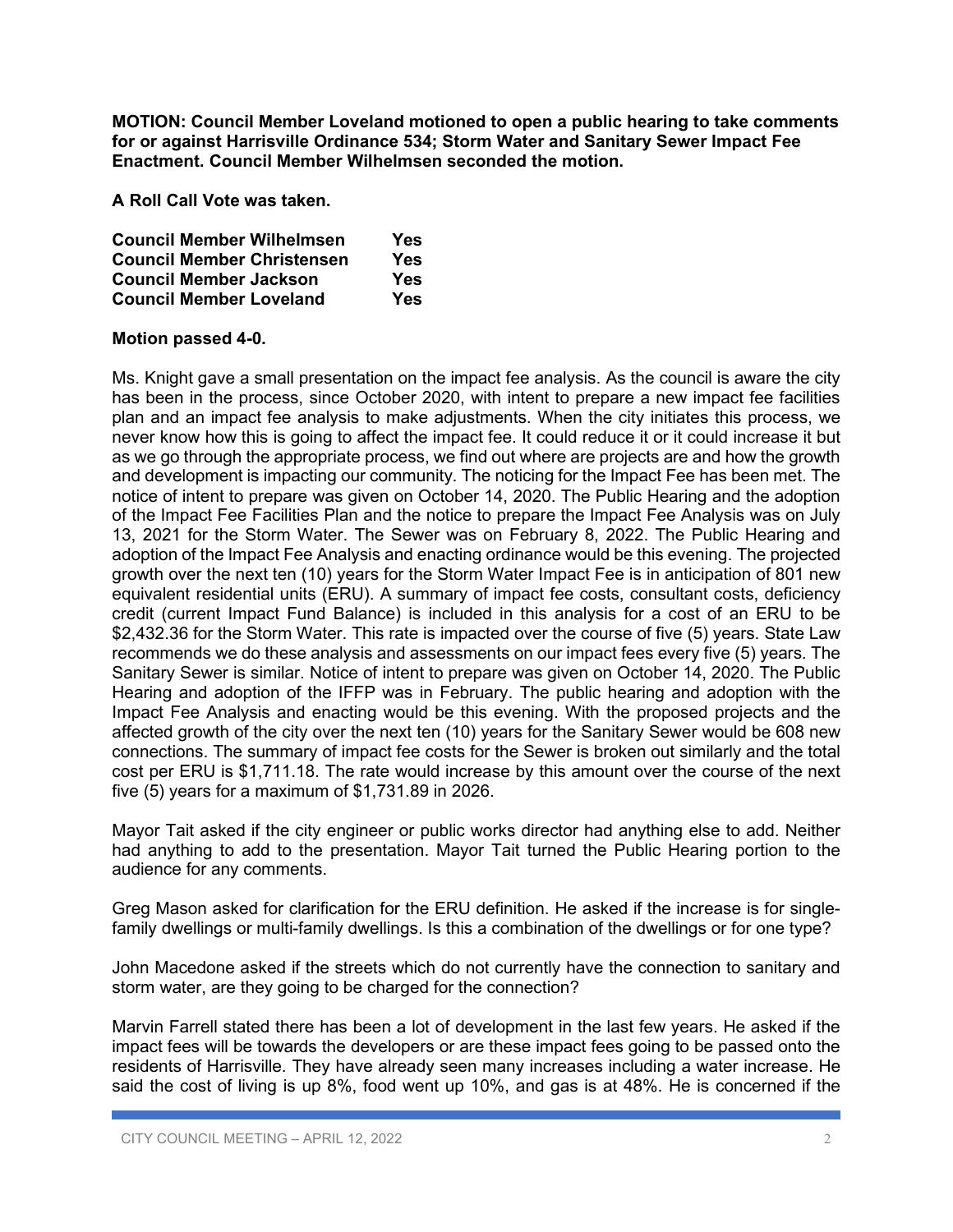impact fees are passed onto the residents how many of them will be able to do it. He would like to figure out how to handle these impact fees. He realizes the growth of Harrisville is here and coming. The storm drains are going to need to be increased, which he knows will directly impact him. He feels the city's solution is to pipe the storm water in a larger pipe and pass it along down the stream. The city needs to find a way to offset the costs so the residents would not need to take the fees on. He would oppose if the fees are to impact the residents.

**MOTION: Council Member Wilhelmsen motioned to close the public hearing for Ordinance #534; Storm Water and Sanitary Sewer Impact Fee Enactment. Council Member Christensen seconded the motion. All Council Members voted aye. Motion passed.**

**A Roll Call Vote was taken.**

| <b>Council Member Wilhelmsen</b>  | Yes |
|-----------------------------------|-----|
| <b>Council Member Christensen</b> | Yes |
| <b>Council Member Jackson</b>     | Yes |
| <b>Council Member Loveland</b>    | Yes |

**Motion passed 4-0.**

#### **b. Discussion/possible action to adopt Harrisville Ordinance 534; Storm Water and Sanitary Sewer Impact Fee Enactment.**

Mayor Tait asked for Ms. Knight to address the concerns and questions of the public comments. She began by saying the impact fees are assessed at the time of new construction and paid at the building permit time. Mr. Shinsel confirmed explaining the existing residents are not impacted by this. He further clarified the 800 ERU's are an estimate. These ERU's also apply to commercial development as well. The impact fees will not affect the residents currently in the city. This will affect those with any new building permits taken out.

Mayor Tait went through the concerns raised. Council Member Wilhelmsen expressed his concern about the impact to existing residents and asked for clarification this really affects only new development. Staff confirmed. Council Member Wilhelmsen asked to address Mr. Mason's comment of single-family or multi-family and how the units will affect them. Mr. Shinsel said the ERU's for a multi-family would pay more based on the number of units in each structure.

Matt Robertson addressed how the impact fee facilities plan is calculated. Jones and Associates completed the capital facilities plan and the impact fee facilities plans. Zions Bank completed the financial analysis to determine the impact fee. He said this is based on the growth coming to the city and the projects that are going to be needed to sustain that growth. The costs due to new development will be spread throughout the projected growth. This will ensure the cost of new residential impact is spread to the new growth coming in.

Council Member Wilhelmsen said the concern with the comment from Mr. Farrell's comment on the piping and sending it downstream was not addressed. He asked for clarification on how it impacts the fields and further downstream. Mayor Tait said the engineers are attempting to figure this out.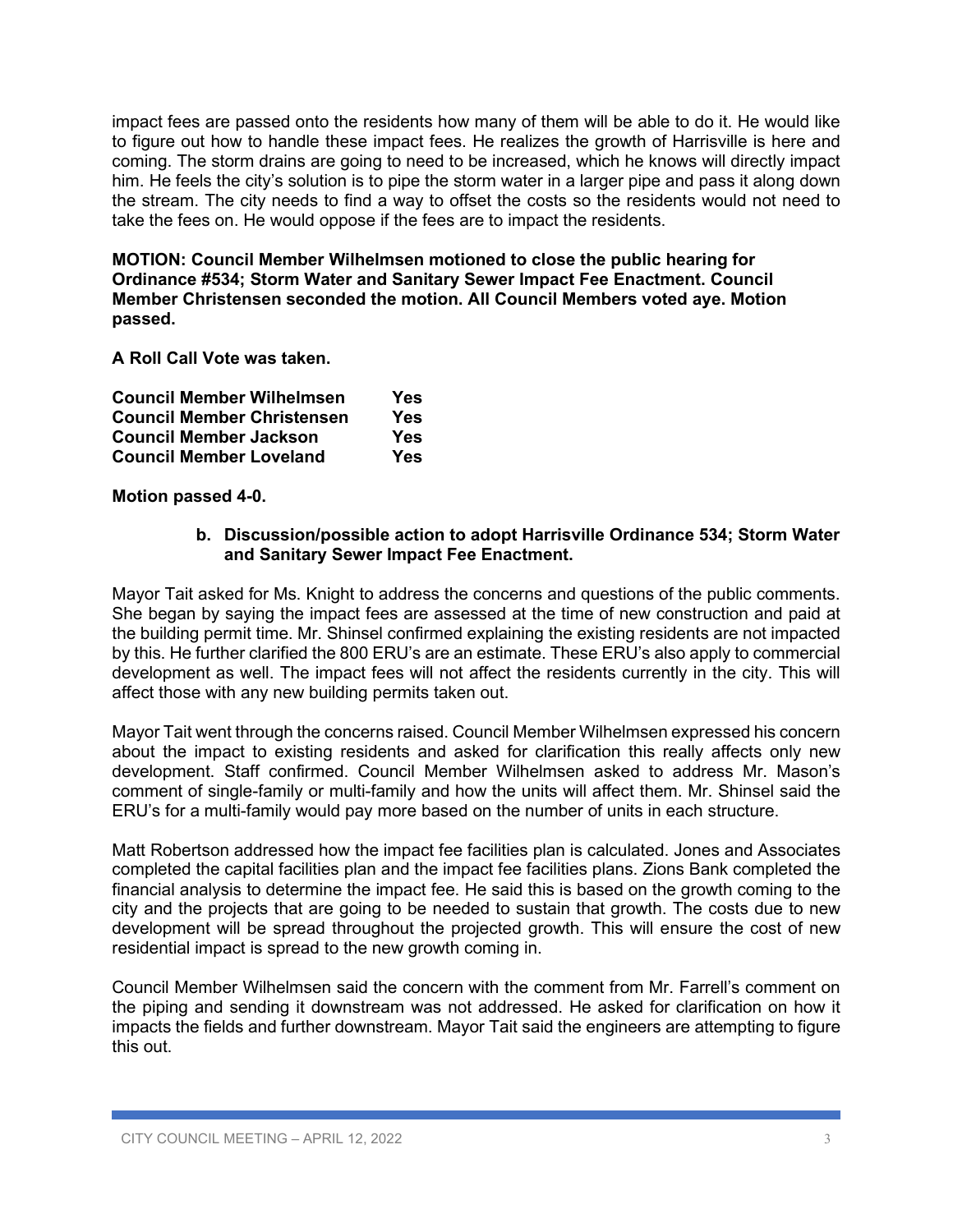**MOTION: Council Member Loveland motioned to adopt Harrisville Ordinance 534; Storm Water and Sanitary Sewer Impact Fee Enactment. Council Member Jackson seconded the motion.** 

**A Roll Call Vote was taken.**

| <b>Council Member Wilhelmsen</b>  | Yes |
|-----------------------------------|-----|
| <b>Council Member Christensen</b> | Yes |
| <b>Council Member Jackson</b>     | Yes |
| <b>Council Member Loveland</b>    | Yes |

**Motion passed 4-0.**

**c. Discussion/possible action to adopt Harrisville Ordinance 532; a zoning change application received by Triple Peaks, LLC from Agricultural (A-1) zone to Commercial (CP-2) for Weber County Parcel #17-066-0062, located at approximately 2440 N. Highway 89.** 

Mayor Tait asked Ms. Knight to address this. Ms. Knight began by saying an application was received by Triple Peaks, LLC, on February 8, 2022 to rezone approximately 3.68 acres located at approximately 2440 North Highway 89 (Parcel #17-066- 0062) from A-1 (Agricultural) to CP-2 (Commercial). A public hearing was held on March 9, 2022 to receive public comments. The proposed ordinance comes with a positive recommendation from the Planning Commission at their March 9, 2022 meeting with no conditions. The application and concept plan complies with Harrisville Municipal Code. The concept development plan includes the outlined general land use types, the buildings, structures and facilities, open space, parking, access, traffic patterns and infrastructure. The purpose and Intent of the CP-2 zone which states: "The location of the zone should be along selected locations adjacent to the arterial streets which run through Harrisville in order to provide good access with limited disturbance to the residential areas of the community." This project has direct access to Highway 89. The proposed concept plan is consistent with the 2019 Future Land Use Map. Ms. Knight paused to give some background history. She began by saying this parcel is where the Sargent Bar was located. When the fire took place last September, the owners were in the process of submitting a remodel and site plan amendment. The new concept plan includes the main building entering a parcel not zoned commercial thus resulting in the needed zoning change. Mayor said this comes from the Planning Commission with a positive recommendation. She also said the building does not take up the whole parcel; only a portion. Council Member Christensen asked if this would be a residence. Ms. Knight said no, this will stay a commercial business.

**MOTION: Council Member Christensen motioned to adopt Harrisville Ordinance 532; a zoning change application received by Triple Peaks, LLC from Agricultural (A-1) zone to Commercial (CP-2) for Weber County Parcel #17-066-0062, located at approximately 2440 N. Highway 89. Council Member Loveland seconded the motion.** 

**A Roll Call Vote was taken.**

| <b>Council Member Wilhelmsen</b>  | Yes |
|-----------------------------------|-----|
| <b>Council Member Christensen</b> | Yes |
| <b>Council Member Jackson</b>     | Yes |
| <b>Council Member Loveland</b>    | Yes |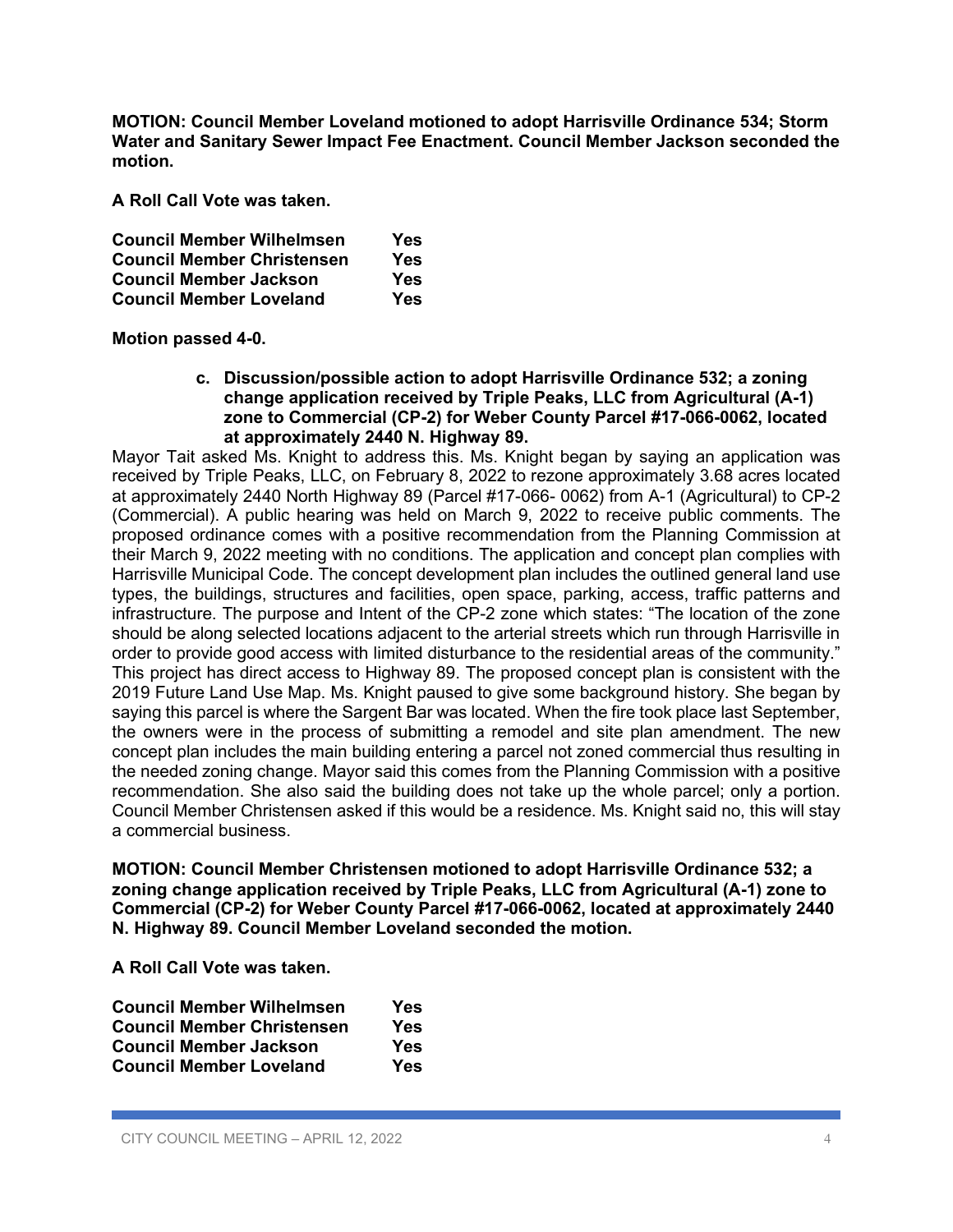### **Motion passed 4-0.**

**d.** Discussion/possible action to adopt Harrisville Ordinance 535; Purchasing and Municipal Fee Schedule Amendments.

This item was tabled due to the lack of information.

### **MOTION: Council Member Jackson motioned to table Harrisville Ordinance 535; Purchasing and Municipal Fee Schedule Amendments. Council Member Wilhelmsen seconded the motion. All voted aye.**

**e.** Discussion/possible action to approve surplus property including a Big Bubba trailer.

Mayor Tait asked Mr. Shinsel to address this topic. Mr. Shinsel began by saying the council approved the purchase of two new trailers a while ago. The old trailer has been in service with the city for the past fifteen (15) years. It is not durable enough to handle the future needs in the Public Works. Council Member Jackson asked how determination of the fair market value will be handled. Mr. Shinsel said he has reached out and received some quotes from Big Bubbas and KSL for the pricing. Council Member Jackson asked the gross weight of the trailer for hauling. Mr. Shinsel replied roughly 15,000 lbs. Council Member Jackson asked what is the weight of the items he wishes to haul. Mr. Shinsel said roughly 14,000 lbs. or more. The new trailers will hold up to 20,000 lbs. He further stated it has been a good trailer. They do not need it with the other two new trailers already purchased.

#### **MOTION: Council Member Loveland motioned to surplus out the smaller Big Bubba trailer. Council Member Wilhelmsen seconded. All Council Members voted aye. Motion passed.**

# **5. Public Comments -** *(3 minute maximum)*

Marvin Farrell began by commenting on business item "C". He said the public comments on this item during the public hearing were negative. He is aware the Planning Commission gave a positive recommendation. However, he wanted to make the council aware there is flooding in the area when there is rain. This is a summary of the concerns of the residents around the project as well. He further commented on his prior comment of the storm water going down stream and how the city forgets about it. He began with the development of the Ben Lomond Development as an example. Their water is to go under the highway with a large pipe. However, there is a smaller pipe which goes under the railroad tracks the water is intended to drain into. During any rainfall it backs up and floods his father's fields. The pipe is decaying and falling apart and needs to be addressed. The other piping is the Four Mile. It too goes under the railroad tracks and backs up his field. He wishes to see this addressed as well.

Greg Mason said his concern is water with the future developments. He said we can meter, charge, whatever we want to but if we do not have the water. He continued by saying, we need a controlled use. He pointed out he would rather eat than water his lawn.

### **6. Mayor/Council Follow-Up.**

Reminder next Tuesday is a City Council meeting on bonding and how the city wishes to proceeds with future projects. Staff will do the presentation. Ms. Knight explained this is a public meeting. It will be posted as a work session so it can be held as a more casual discussion.